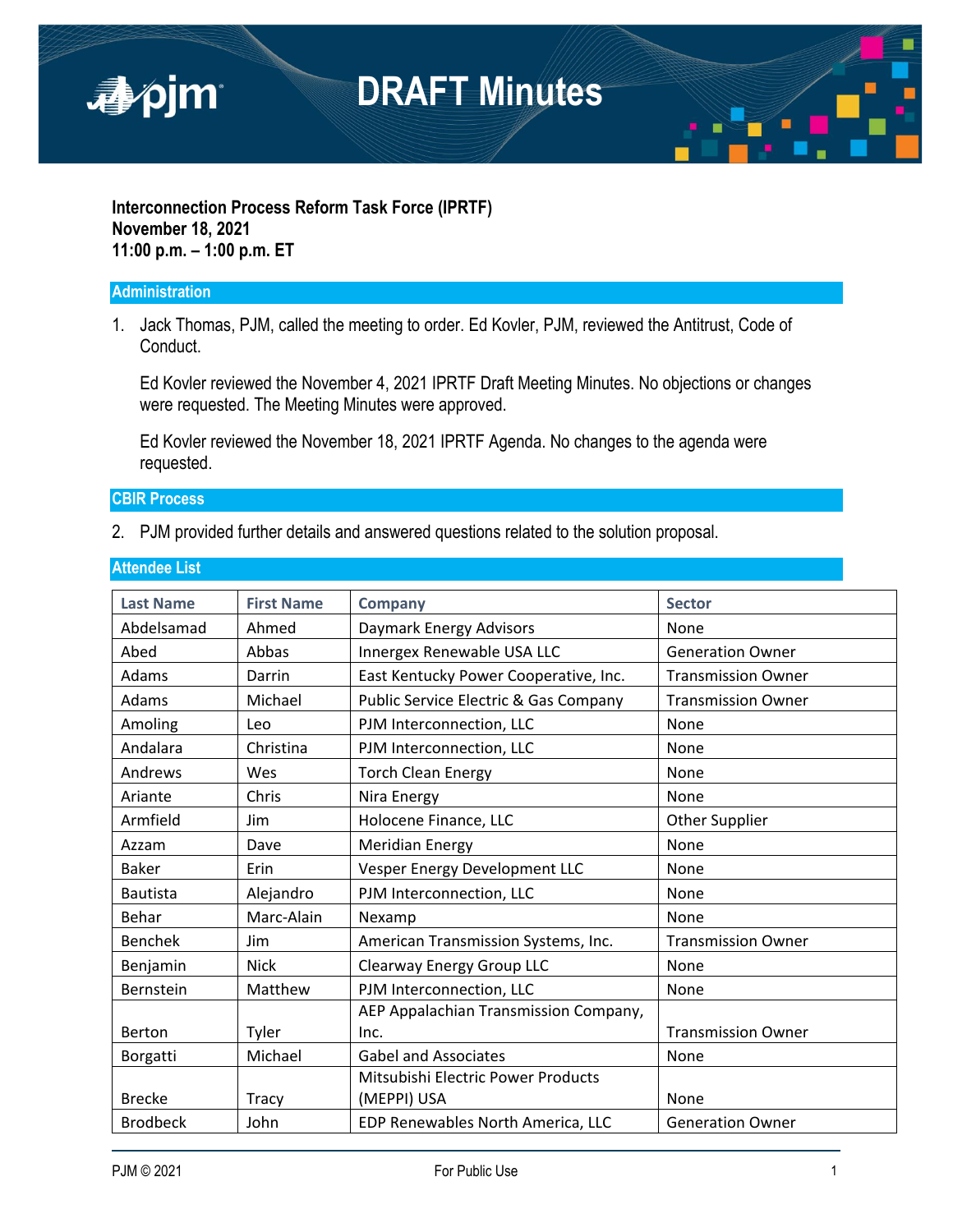

## **DRAFT Minutes**

| <b>Bryant</b> | Eric           | <b>FirstEnergy Corporation</b>        | <b>Transmission Owner</b> |
|---------------|----------------|---------------------------------------|---------------------------|
| Burnham       | Kat            | <b>Advanced Energy Economy (AEE)</b>  | None                      |
| Bush          | Doug           | <b>IMG Energy Solutions</b>           | None                      |
| Capparelli    | David          | <b>Dakota Power Partners</b>          | None                      |
| Carrier       | Ronald (Ron)   | <b>Big Lake Consulting</b>            | None                      |
| Cater         | Todd           | <b>Foundation Solar Partners</b>      | None                      |
| Caven         | Onyinye        | PJM Interconnection, LLC              | None                      |
| Chocarro      |                |                                       |                           |
| Aguirrebengoa | Iker           | RWE Renewables Americas, LLC          | <b>Generation Owner</b>   |
| Choi          | Wonbae         | Samsung C&T America, Inc              | None                      |
| Circelli      | Roseanne       | Public Service Electric & Gas Company | <b>Transmission Owner</b> |
| Cline         | Tyler          | <b>Coronal Energy</b>                 | None                      |
| Connell       | Jason          | PJM Interconnection, LLC              | None                      |
| Contino       | Jarrett        | EDP Renewables North America, LLC     | <b>Generation Owner</b>   |
| Copeland      | Kyle           | PJM Interconnection, LLC              | None                      |
| Crawford      | Byron          | Amazon Energy LLC                     | Other Supplier            |
| Crenshaw      | Walter         | Community Energy, Inc.                | <b>Other Supplier</b>     |
| Crosby        | Matthew        | Cypress Creek Renewables, LLC         | <b>Generation Owner</b>   |
| Dada          | Noorgul        | PJM Interconnection, LLC              | None                      |
| Dadourian     | John           | Monitoring Analytics, LLC             | None                      |
| Dale          | Douglas        | PECO Energy Company                   | <b>Transmission Owner</b> |
| Danis         | Deral          | Clean Line Energy Partners LLC        | None                      |
| Davidson      | Andrew         | X-ELIO North America                  | None                      |
| Davis         | David          | Strata Solar                          | None                      |
|               |                | Dominion Energy Generation Marketing, |                           |
| Davis         | James (Jim)    | Inc.                                  | <b>Generation Owner</b>   |
| DeAngelis     | Tom            | <b>East Point Energy</b>              | None                      |
| Delafield     | Matt           | <b>R-E Services</b>                   | None                      |
| Delaney       | Liz            | <b>Borrego Solar Systems</b>          | None                      |
| Depillo       | Raymond        | PSEG Energy Resources & Trade LLC     | <b>Other Supplier</b>     |
| Dertzbaugh    | Tim            | <b>Foundation Solar Partners</b>      | None                      |
| Desmarais     | Dennis         | <b>Birch Cooperative</b>              | None                      |
| Dixit         | Anuj           | Recurrent Energy, LLC                 | Other Supplier            |
| Dolan         | James          | PJM Interconnection, LLC              | None                      |
| Drom          | Richard (Rick) | <b>Eckert Seamans</b>                 | None                      |
| Dugan         | Chuck          | East Kentucky Power Cooperative, Inc. | <b>Transmission Owner</b> |
| Edgar-Smith   | Collin         | PJM Interconnection, LLC              | None                      |
| Esber         | Ken            | None                                  | None                      |
| Fabian        | Natalie        | Duke Energy Ohio, Inc.                | <b>Transmission Owner</b> |

i.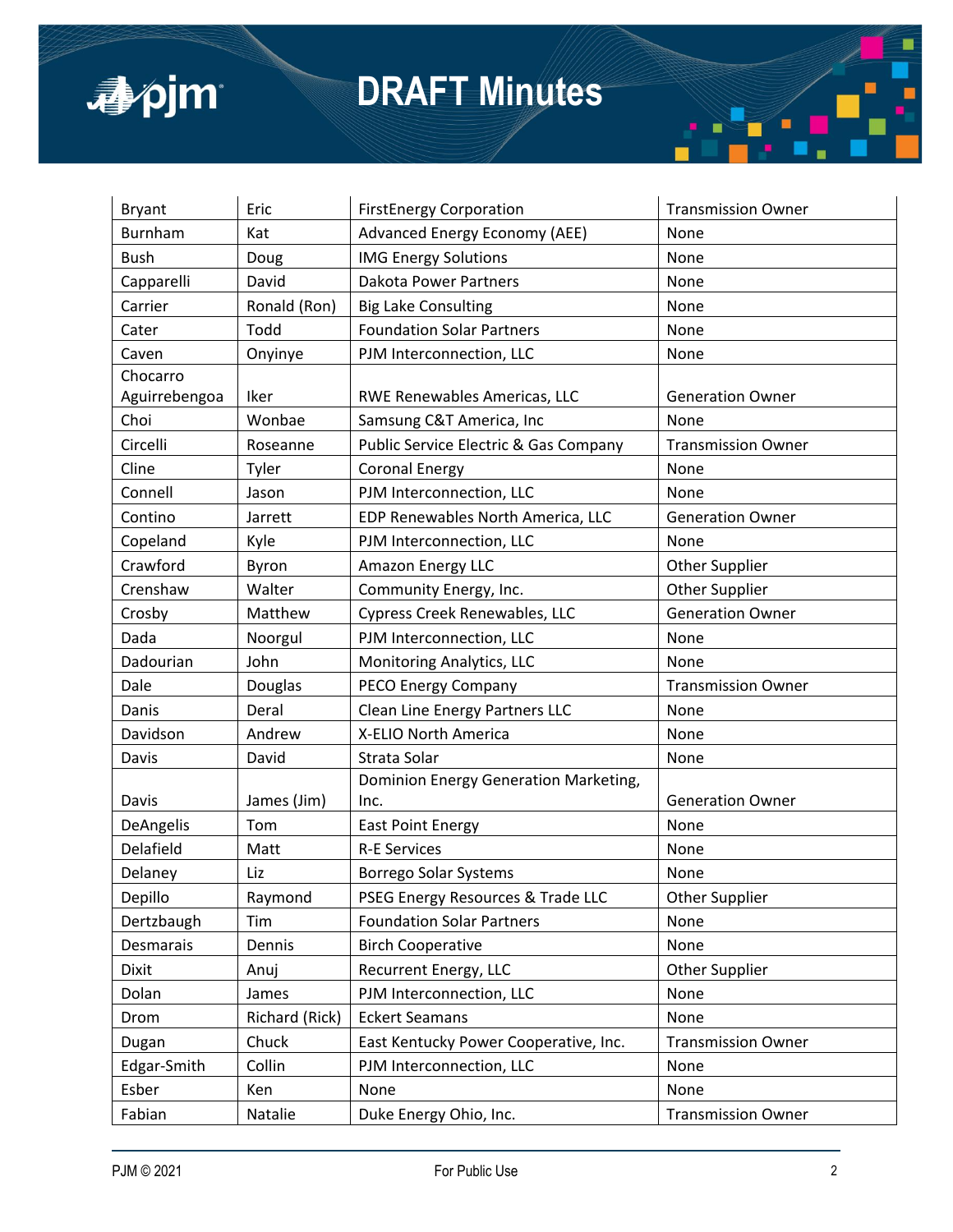

### **DRAFT Minutes**



| Fall                 | Maguette        | <b>EDF Renewable Energy</b>              | None                        |
|----------------------|-----------------|------------------------------------------|-----------------------------|
| Fernandes            | Anisha          | PJM Interconnection, LLC                 | None                        |
|                      |                 | Dominion Energy Generation Marketing,    |                             |
| Fields               | Kevin           | Inc.                                     | <b>Transmission Owner</b>   |
| Filomena             | Guy             | Customized Energy Solutions, Ltd.*       | None                        |
| Fink                 | Regan           | Pine Gate Mid-Atlantic, LLC              | Other Supplier              |
| Fink                 | Sari            | American Clean Power Association         | None                        |
| Fipke                | Dan             | Nira Energy                              | None                        |
|                      | Kenneth         |                                          |                             |
| Foladare             | (Ken)           | Geenex Solar LLC                         | <b>Other Supplier</b>       |
| Ford                 | Adrien          | Old Dominion Electric Cooperative        | <b>Electric Distributor</b> |
|                      | <b>Nicholas</b> |                                          |                             |
| Ford                 | (Nick)          | <b>Hexagon Energy</b>                    | None                        |
| <b>Foster Cronin</b> | Denise          | East Kentucky Power Cooperative, Inc.    | <b>Transmission Owner</b>   |
| Franks               | Edmund (Ed)     | PJM Interconnection, LLC                 | None                        |
| Frenkel              | Steve           | SOO Green HVDC Link ProjectCo, LLC       | None                        |
| Ghodsian             | Arash           | American Transmission Company, LLC       | None                        |
| Gilani               | Rehan           | ConEdison Energy, Inc.                   | <b>Other Supplier</b>       |
| Glazer               | Craig           | PJM Interconnection, LLC                 | None                        |
| Gold                 | Zach            | <b>EASat Light Partners</b>              | None                        |
| Gonzalez             |                 | Acciona Energy North America             |                             |
| Miguelez             | Rodrigo         | Corporation                              | <b>Generation Owner</b>     |
| Greenberg            | Aaron           | Oriden Power                             | None                        |
|                      |                 | AEP Appalachian Transmission Company,    |                             |
| Greene III           | Benjamin        | Inc.                                     | <b>Transmission Owner</b>   |
| Greenfield           | Juanita         | Davis Wright Tremaine                    | None                        |
| Grieve               | Andrew          | Pine Gate Mid-Atlantic, LLC              | Other Supplier              |
| Gulland              | Sam             | <b>Torch Clean Energy</b>                | None                        |
| Gunn                 | Garan           | Public Service Electric & Gas Company    | <b>Transmission Owner</b>   |
| Gupta                | Dhruv           | Electric Power Engineers, Inc.           | None                        |
| Han                  | Minnie          | Enel Trading North America, LLC          | Other Supplier              |
|                      |                 | <b>Market Interconnection Consulting</b> |                             |
| Hastings             | David           | Services (MICS)                          | None                        |
| Hathcock             | Jason           | Strata Solar                             | None                        |
|                      | Frederick       | Office of the Peoples Counsel for the    |                             |
| Heinle               | (Erik)          | District of Columbia                     | End-Use Customer            |
| Henessee             | Cody            | <b>Bridge Link Investments</b>           | None                        |
| Herel                | Suzanne         | PJM Interconnection, LLC                 | None                        |
| Hibshman             | Michael         | <b>Hexagon Energy</b>                    | None                        |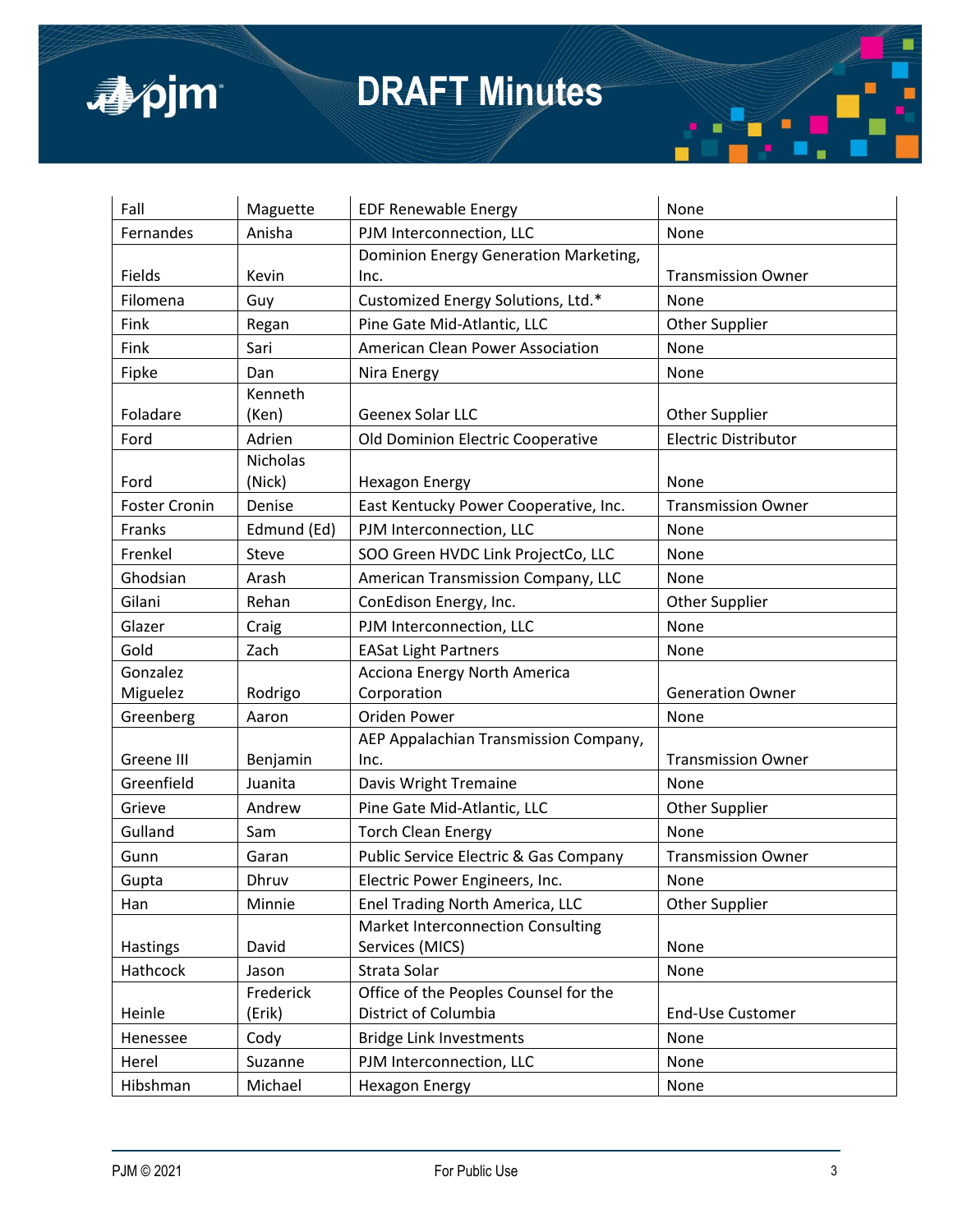

|              |              | Dominion Energy Generation Marketing, |                           |
|--------------|--------------|---------------------------------------|---------------------------|
| Hicks        | Rebecca      | Inc.                                  | <b>Generation Owner</b>   |
|              | Thomas       |                                       |                           |
| Hoatson      | (Tom)        | Riverside Generating, LLC             | <b>Generation Owner</b>   |
| Hohenshilt   | Jennifer     | Talen Energy Marketing, LLC           | <b>Generation Owner</b>   |
| Horning      | Lynn Marie   | Customized Energy Solutions, Ltd.*    | None                      |
| Horstmann    | John         | Dayton Power & Light Company (The)    | <b>Transmission Owner</b> |
|              |              | The Federal Energy Regulatory         |                           |
| Hough        | Dennis       | Commission                            | None                      |
| Hua          | Ling         | Clearway Energy Group LLC             | None                      |
| Hudis        | Gabriella    | Jersey Green Energy LLC               | Other Supplier            |
| Hudson       | Jeff         | Urban Grid Solar Projects, LLC        | Other Supplier            |
| Hutt         | Daniel       | Public Service Electric & Gas Company | <b>Transmission Owner</b> |
| Hyzinski     | Tom          | <b>GT Power Group</b>                 | None                      |
|              | Anupama      |                                       |                           |
| Janapareddy  | (Anu)        | Green River Holdings, LLC             | <b>Generation Owner</b>   |
| Jayachandran | Marilyn      | PJM Interconnection, LLC              | None                      |
| Johnson      | Carl         | Customized Energy Solutions, Ltd.*    | None                      |
| Johnson      | Jamie        | Williams                              | None                      |
| Johnson      | Jessica      | <b>Timmons Group</b>                  | None                      |
| Joshi        | Karan        | Vestas                                | None                      |
| Karmakar     | Abhijeet     | EE Plus, Inc.                         | None                      |
| Kauffman     | <b>Brian</b> | Enel X North America, Inc.            | Other Supplier            |
| Kent         | Janessa      | Duquesne Light Company                | <b>Transmission Owner</b> |
| Kilday       | Connor       | Hyde Eng                              | None                      |
| Kilgallen    | Kevin        | Avangrid Renewables LLC               | <b>Generation Owner</b>   |
| <b>King</b>  | <b>Blake</b> | <b>RES</b>                            | None                      |
| Kogut        | George       | New York Power Authority              | <b>Other Supplier</b>     |
| Kou          | Derek        | EDP Renewables North America, LLC     | <b>Generation Owner</b>   |
| Kovler       | Ed           | PJM Interconnection, LLC              | None                      |
| Krizenoskas  | Lisa         | PJM Interconnection, LLC              | None                      |
|              |              | PPL Electric Utilities Corp. dba PPL  |                           |
| Kuchan       | Meagan       | <b>Utilities</b>                      | <b>Transmission Owner</b> |
| Kurthakoti   | Divya        | <b>Orsted US Trading LLC</b>          | Other Supplier            |
| Kushwaha     | Nitin        | <b>National Grid Renewables</b>       | None                      |
| Kusiak       | <b>Brian</b> | <b>Torch Clean Energy</b>             | None                      |
| Laguardia    | Alex         | GenOn Energy Management, LLC          | <b>Generation Owner</b>   |
|              |              | AEP Appalachian Transmission Company, |                           |
| Laios        | <b>Takis</b> | Inc.                                  | <b>Transmission Owner</b> |
| Lake         | Adrian       | Able Grid                             | None                      |

г

п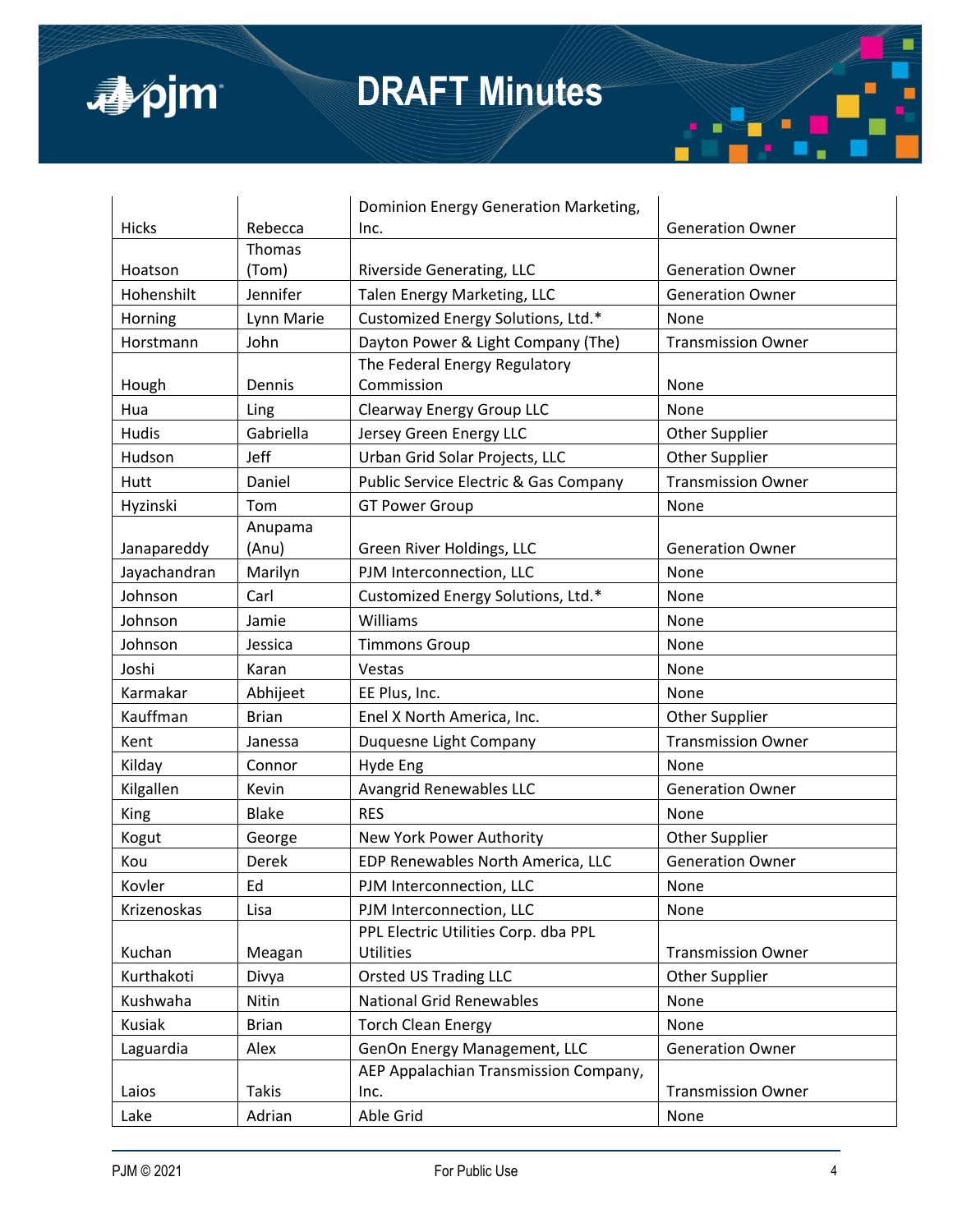

| Lambert     | Andrew          | PJM Interconnection, LLC               | None                      |
|-------------|-----------------|----------------------------------------|---------------------------|
| Landa       | <b>Bulmaro</b>  | Algonquin Energy Services, Inc.        | <b>Generation Owner</b>   |
| Landa       | <b>Bulmaro</b>  | Algonquin Energy Services, Inc.        | <b>Generation Owner</b>   |
| Lee         | Tina            | Cogen Technologies                     | None                      |
|             |                 | Mitsubishi Electric Power Products     |                           |
| Li          | Abbey           | (MEPPI) USA                            | None                      |
| Linder      | <b>Nicholas</b> | Ulteig                                 | None                      |
| Lines       | Sam             | Able Grid                              | None                      |
| Liu         | Jenny           | Jupiter Power LLC                      | Other Supplier            |
| Long        | Glenn           | PJM Interconnection, LLC               | None                      |
| Lopez       | Annie           | <b>East Point Energy</b>               | None                      |
| Lopez-Lopez | Anthony         | Bryndan Associates, Inc.               | None                      |
| Lyakhovich  | Leonid          | Public Service Electric & Gas Company  | <b>Transmission Owner</b> |
| Mabry       | David           | McNees Wallace & Nurick LLC            | None                      |
| Malcolm     | Kimberly        | <b>FirstEnergy Corporation</b>         | <b>Transmission Owner</b> |
| Martin      | Andrew          | Other                                  | None                      |
|             |                 | Mitsubishi Electric Power Products     |                           |
| Mazurek     | Chad            | (MEPPI) USA                            | None                      |
| McNeley     | Michael         | <b>Dynamic Energy</b>                  | None                      |
| Mehta       | Gaurav          | Enel Trading North America, LLC        | Other Supplier            |
| Mekala      | Karthik         | RWE Renewables Americas, LLC           | <b>Generation Owner</b>   |
| Midgley     | Sharon          | Exelon Business Services Company, LLC  | <b>Transmission Owner</b> |
|             |                 | AEP Appalachian Transmission Company,  |                           |
| Murphy      | Deborah         | Inc.                                   | <b>Transmission Owner</b> |
| Murphy      | Shaun           | PJM Interconnection, LLC               | None                      |
| Murteira    | Ana             | Public Service Electric & Gas Company  | <b>Transmission Owner</b> |
| Nedwick     | Peter           | Virginia Electric & Power Company      | <b>Transmission Owner</b> |
| Nenon       | Michael         | <b>Strata Clean Energy</b>             | None                      |
| Nestel      | Stacey          | PJM Interconnection, LLC               | None                      |
| Neu         | Scott           | AES Ohio Generation, LLC               | <b>Generation Owner</b>   |
|             |                 | PPL Electric Utilities Corp. dba PPL   |                           |
| Noel Jeune  | Reynaldo        | Utilities                              | <b>Transmission Owner</b> |
| Okenfuss    | James           | Savion, LLC                            | None                      |
|             |                 | AEP Appalachian Transmission Company,  |                           |
| Ondayko     | <b>Brock</b>    | Inc.                                   | <b>Transmission Owner</b> |
| Pahwa       | Ankit           | Pattern Energy                         | None                      |
| Panegal     | Ash             | Apex Clean Energy                      | None                      |
| Paul        | Conrad          | <b>FirstEnergy Corporation</b>         | <b>Transmission Owner</b> |
| Peacey      | Denelle         | TransAlta Energy Marketing (U.S.) Inc. | Other Supplier            |

г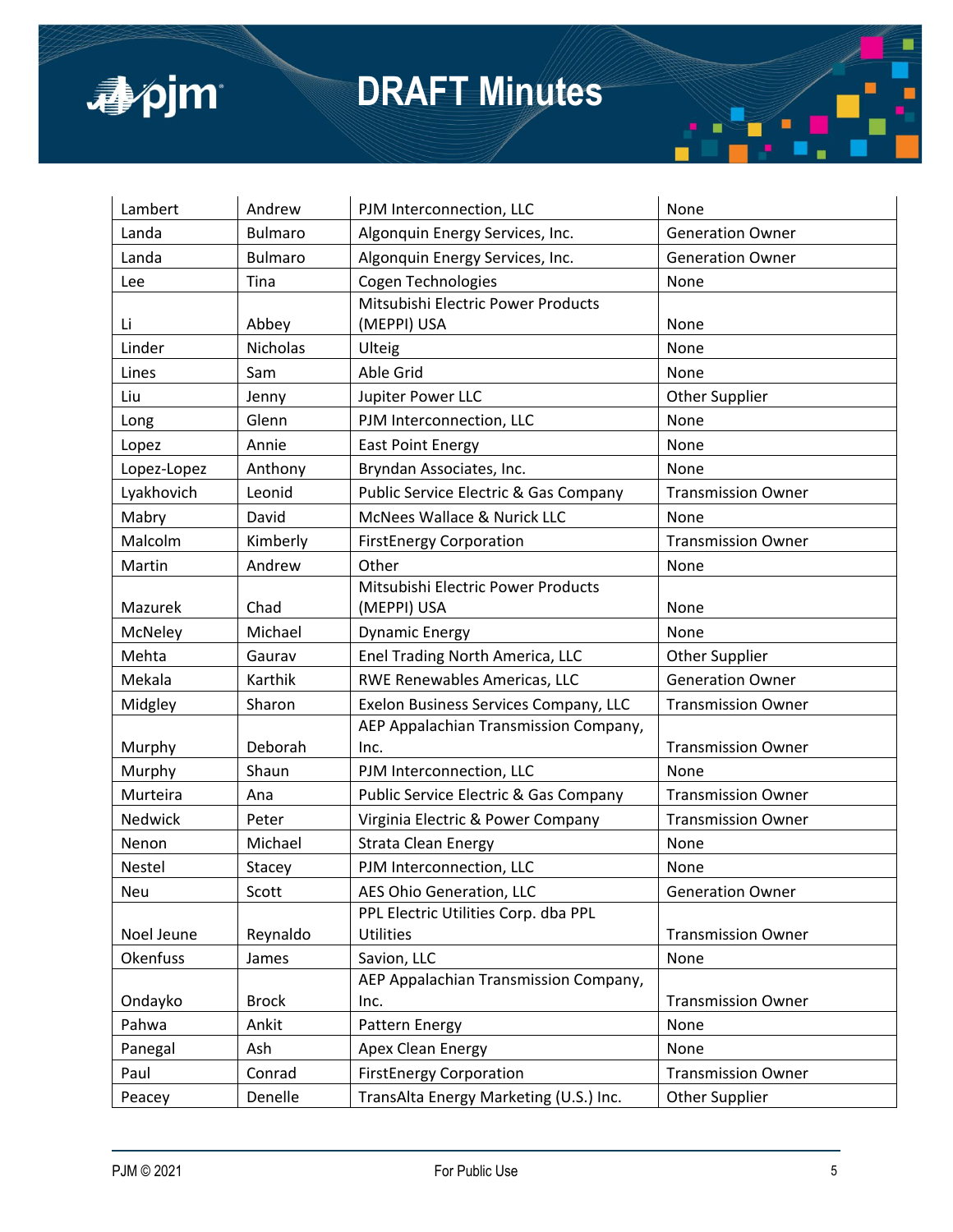

|                |           | Dominion Energy Generation Marketing,  |                             |
|----------------|-----------|----------------------------------------|-----------------------------|
| Petti          | Joseph    | Inc.                                   | <b>Generation Owner</b>     |
| Pham           | Bao       | Old Dominion Electric Cooperative      | <b>Electric Distributor</b> |
| Ptak           | Anton     | <b>EDF Renewable Energy</b>            | None                        |
| Qi             | Liang     | MISO Energy                            | None                        |
| Quarterman     | Chris     | <b>Meridian Energy</b>                 | None                        |
| Ragsdale       | Jeriotte  | PJM Interconnection, LLC               | None                        |
| Rana           | Deepesh   | Apex Clean Energy                      | None                        |
| Ranaweera      | Aruna     | <b>Hecate Energy</b>                   | None                        |
| Redding        | Andrew    | Heelstone Renewable Energy             | None                        |
| Richards Jr    | Cleveland | Price Waterhouse Cooper                | None                        |
| Robichaud      | Donna     | Geenex Solar LLC                       | <b>Other Supplier</b>       |
| Rodriguez      | Tomas     | <b>OPSI</b>                            | None                        |
| Sasser         | Jonathan  | Customized Energy Solutions, Ltd.*     | None                        |
| Schriner       | Jordan    | <b>Bow Renewables</b>                  | None                        |
| Scott          | Alicia    | <b>BQ Energy LLC</b>                   | None                        |
| Seeley         | Dylan     | PJM Interconnection, LLC               | None                        |
|                | Kenneth   |                                        |                             |
| Seiler         | (Ken)     | PJM Interconnection, LLC               | None                        |
| Shah           | Pulin     | PECO Energy Company                    | <b>Transmission Owner</b>   |
| Shaikh         | Mohammed  | Plus Power, LLC                        | None                        |
| Shanker        | Roy       | H.Q. Energy Services (U.S.), Inc.      | <b>Other Supplier</b>       |
| Sharpe         | lan       | Leeward Renewable Energy, LLC          | None                        |
| Sherrick       | Joe       | Pennsylvania Public Utility Commission | None                        |
| Shestani       | Remo      | Tangibl Inc                            | None                        |
| Shoemaker      | Jason     | PJM Interconnection, LLC               | None                        |
| Sims           | Mark      | PJM Interconnection, LLC               | None                        |
| Singh          | Harliv    | Northern States Power Company          | <b>Other Supplier</b>       |
| Sinha          | Ashank    | PJM Interconnection, LLC               | None                        |
| Slagel         | Ronald    | Other                                  | None                        |
| Soininen       | John      | <b>Brookfield Energy Marketing LP</b>  | Other Supplier              |
| Soorya         | Radha     | Other                                  | None                        |
| Sotkiewicz     | Paul      | <b>E-Cubed Policy Associates</b>       | None                        |
| Speelman       | Jennie    | PJM Interconnection, LLC               | None                        |
| Stanley        | Chuck     | <b>ION Group</b>                       | None                        |
| <b>Staples</b> | Boone     | Tenaska Power Services Co.             | <b>Generation Owner</b>     |
| Starr          | Anna      | Gale Head Dev                          | None                        |
| Stephenson     | Josh      | PJM Interconnection, LLC               | None                        |

п